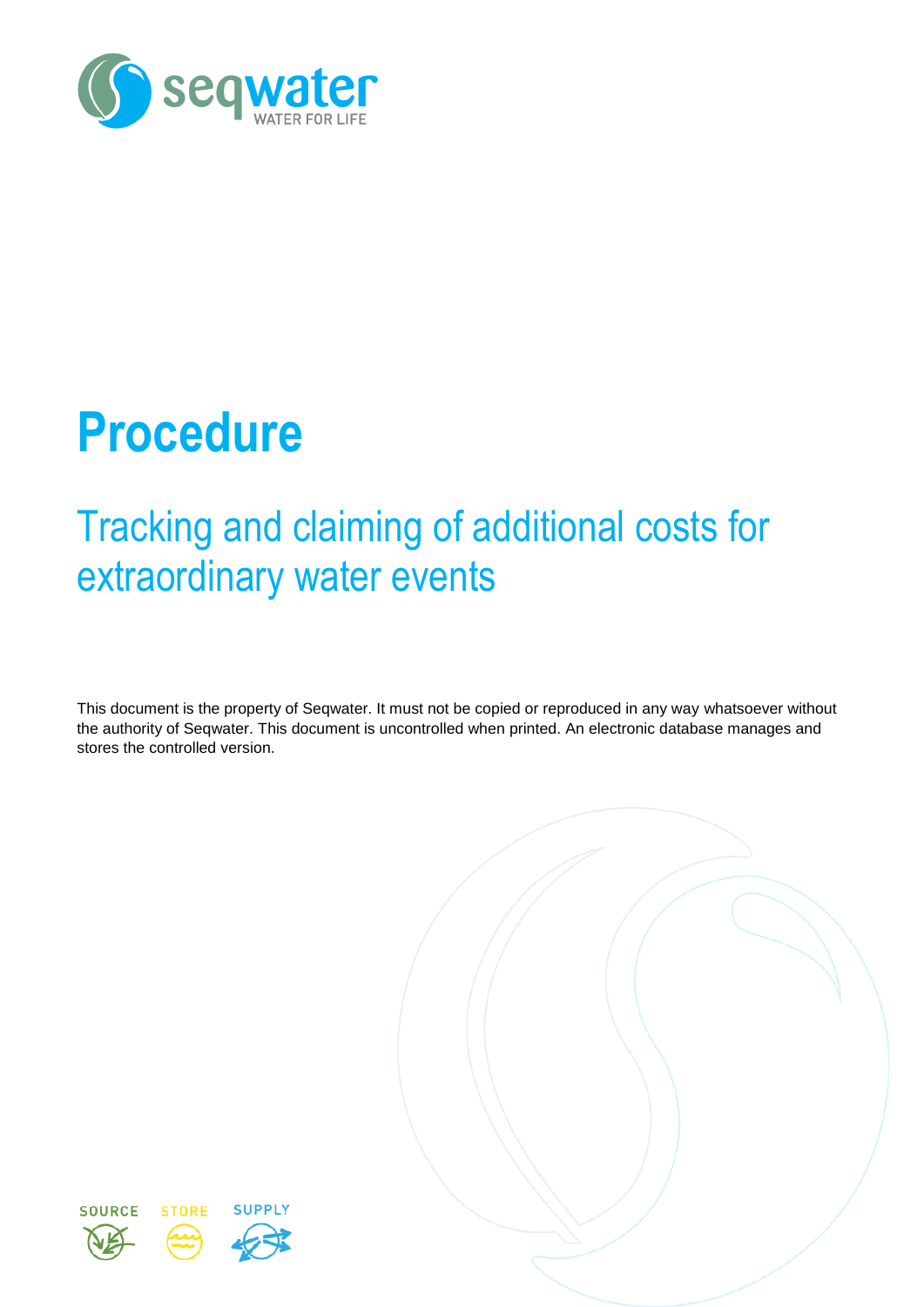

### **Contents**

| 1 | <b>Purpose</b>                    |                                    | 3 |  |
|---|-----------------------------------|------------------------------------|---|--|
|   | 1.1                               | Context                            | 3 |  |
|   | 1.2                               | Extraordinary water events         | 3 |  |
| 2 | <b>Scope</b>                      |                                    | 4 |  |
| 3 |                                   | <b>Definitions (if applicable)</b> | 5 |  |
| 4 | <b>Roles and Responsibilities</b> |                                    |   |  |
| 5 | <b>Procedure</b>                  |                                    |   |  |
|   | 5.1                               | Event triggered                    | 6 |  |
|   | 5.2                               | Manage event                       | 6 |  |
|   | 5.3                               | Document event & implications      | 7 |  |
|   | 5.4                               | Update financial records           | 8 |  |
|   | 5.5                               | Submit claim                       | 8 |  |
| 6 |                                   | <b>Record keeping</b>              | 8 |  |
|   |                                   |                                    |   |  |

| <b>Revision</b><br>no 1 | Doc Owner                         | <b>Version Date</b> |
|-------------------------|-----------------------------------|---------------------|
|                         | Manager Operations Central Region | 19/01/2018          |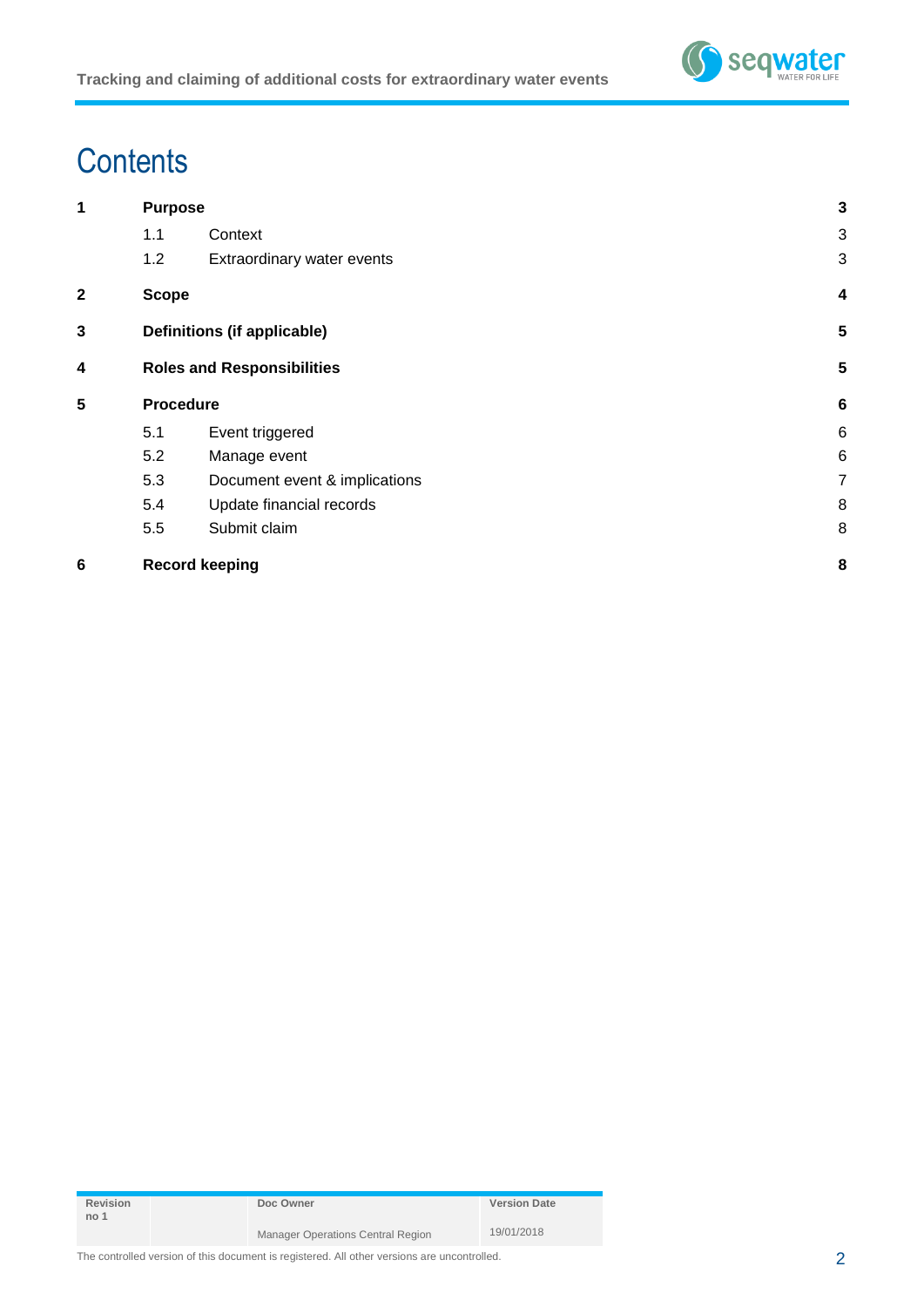

### <span id="page-2-0"></span>1 Purpose

The purpose of this document is to define the methodology for tracking and claiming the additional costs (i.e. over and above normal operating model) incurred as a result of an 'extraordinary' water event.

The intent is to ensure Seqwater recovers the justifiable additional costs (i.e. costs not included in the OPEX budget for normal operations) incurred in treating extraordinary water events to ensure water quality requirements are met.

#### <span id="page-2-1"></span>**1.1 Context**

Seqwater submits its operating cost (OPEX) budget for each regulatory period, and once approved, forms the OPEX expenditure allowance which is part of the building block used to derive prices over the period. Based on historical experience, Seqwater included a 'contingency' provision of \$1,200,000 in its 2017 submission to cater for extraordinary water events (i.e. dirty water and/or water with high conductivity). These are events that may not meet the definition of a Review event – such as cyclones or floods – but nevertheless will incur substantial unavoidable increased costs.

In its draft report the QCA excluded the contingency provision from the allowable costs, based on recommendations from its consultant, KPMG, which indicated that it could not determine whether the proposed level was efficient without information on the frequency of these events and the costs associated with them. QCA also noted that Seqwater's actual chemical costs for 2015-18 had been relatively stable which suggested that there had been no significant variability in feedwater quality requiring a contingency allowance.

At a later meeting Seqwater proposed, and QCA indicated that it was open to considering, the concept of using an agreed methodology to define the event and calculate the additional (i.e. over and above normal operating model) costs associated with an event. Seqwater would then recover these costs by submitting an ex-post claim at the end of the regulatory period.

#### <span id="page-2-2"></span>**1.2 Extraordinary water events**

On a yearly basis Seqwater will typically experience a number of 'extraordinary' water events which can include:

- 'Dirty' water; that is, water that has high turbidity;
- Water with high conductivity or elevated bromide;
- Water with elevated organics or colour;
- Water with taste and/or odour issues; and
- Other water quality issues which are shown to have a demonstrable impact on treatment costs.

Whilst there may be day to day spikes in the quality of water, extraordinary water events will last over a period of days to weeks or even months and are managed as discrete events; with changes to roles and responsibilities and normal operating protocols. These events will generally trigger a discrete action plan, e.g. the Mt Crosby Bromide Management Plan.

The timing and location of these events is unpredictable, and the costs are not built into the locational BAU forecast costs submitted by Seqwater. A relatively stable cost profile is not an indicator that these events are not occurring as noted by QCA as combined they may lead to an ongoing cost profile that is higher than BAU. Infrastructure enhancements and other measures such as the filter upgrades or network redeployments which were mentioned in the 2015-18 QCA review allow Seqwater greater capacity to *manage* the events but the cost impact will continue.

| <b>Revision</b><br>no 1 | Doc Owner                         | <b>Version Date</b> |
|-------------------------|-----------------------------------|---------------------|
|                         | Manager Operations Central Region | 19/01/2018          |

The controlled version of this document is registered. All other versions are uncontrolled. 3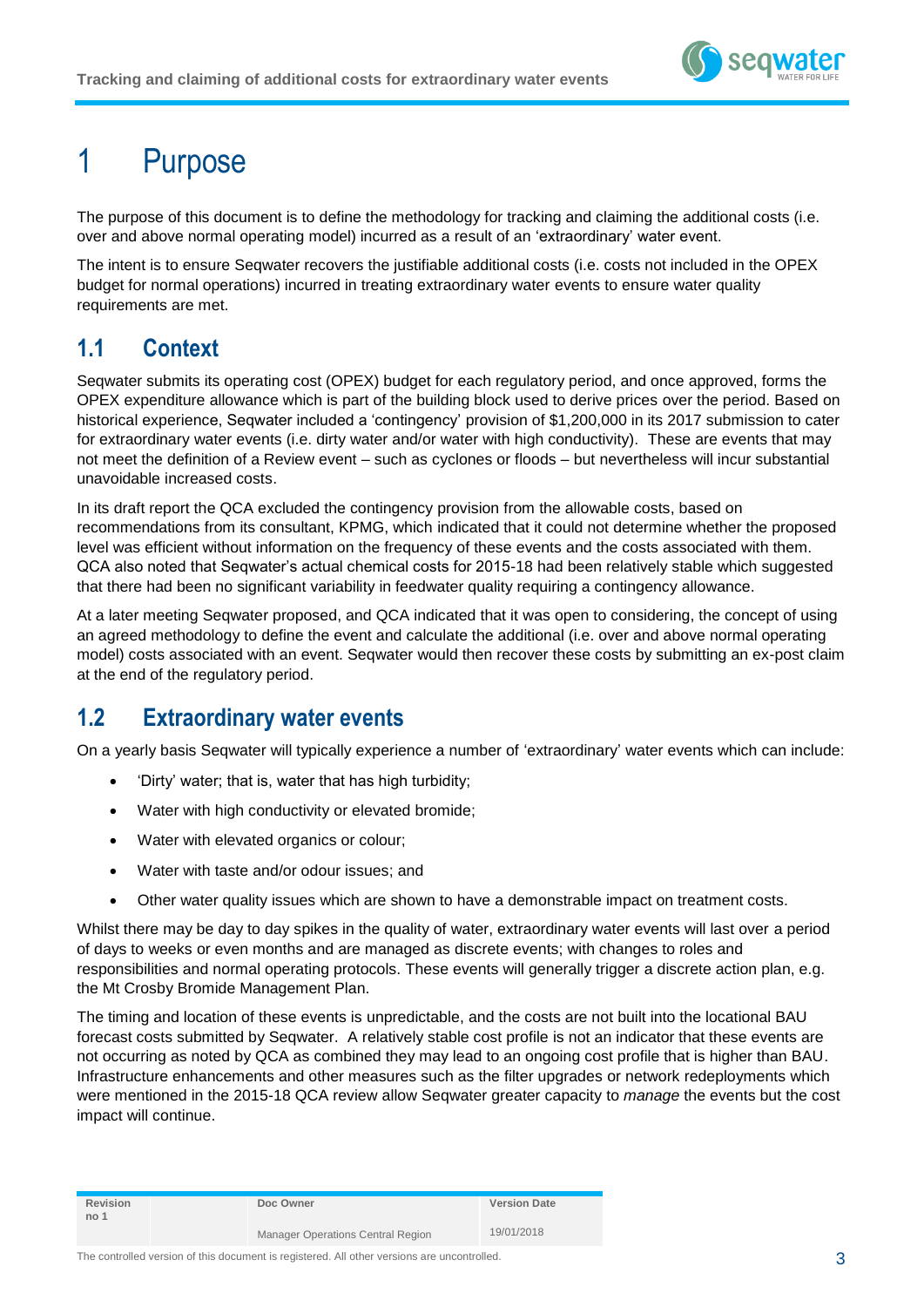

For these reasons Seqwater is proposing an ex-post adjustment which fairly compensates it for increased and unavoidable costs.

The costs associated with treating extraordinary water events can be substantial, particularly the chemical costs. Two examples of extraordinary water events are provided below:

- Ex-cyclone Debbie event: Ex-cyclone Debbie caused significant rainfall in the Mt Crosby Water Treatment Plants (WTPs) catchment area from  $28<sup>th</sup>$  to  $30<sup>th</sup>$  March 2017, and Mt Crosby WTPs experienced high turbidity water of up to 1100 NTU. It took about 4-5 weeks for the raw water quality to return back to its normal level. To treat high turbidity raw water and to maintain treated water quality, substantial chemicals were required at Mt Crosby Plants from  $30<sup>th</sup>$  March to 10<sup>th</sup> April 2017, resulting in approximately \$500k additional chemical costs.
- As a result of substantial rainfall from 15 to 22 October 2017, Mt Crosby experienced three conductivity spikes lasting several days each. In order to maintain water quality, substantial additional chemicals were required at Mt Crosby Water Treatment Plants WTPs from 20 October and 15 November, resulting in \$443k in additional chemical costs.

The Mt Crosby WTPs typically experience extraordinary water events of the above scale 2-3 times each year.

The example of the High Conductivity Event at Mt Crosby in Oct-Nov 2017 will be used throughout this procedure as a mechanism for demonstrating how an extraordinary water event will be documented for the purposes of tracking and claiming additional costs as a result of these events.

### <span id="page-3-0"></span>2 Scope

This procedure applies to extraordinary water events, which will be triggered/declared when the water quality criterion exceeds the trigger points specified in [Table 1.](#page-3-1)

Due to time constraints this version of the procedure only covers Mt Crosby WTPs. This will be expanded to include other WTPs in the next version.

| <b>Criteria</b>                      | <b>Trigger</b>                                                     | <b>Notes</b>                                                                                                                                                                                                                                                                                                                                                                                         |
|--------------------------------------|--------------------------------------------------------------------|------------------------------------------------------------------------------------------------------------------------------------------------------------------------------------------------------------------------------------------------------------------------------------------------------------------------------------------------------------------------------------------------------|
| Raw water turbidity                  | $>30$ NTU                                                          | High raw water turbidity is generally required additional<br>chemicals for the treatment to achieve the target treated<br>water quality for turbidity.                                                                                                                                                                                                                                               |
| Raw water<br>conductivity            | $\geq$ 450 µs/cm<br>(corresponding<br>bromide $\geq 0.18$<br>mg/L) | Conductivity is used as a trigger for raw water bromide<br>levels. High conductivity is generally associated with<br>elevated bromide levels which can increase Disinfection By-<br>Products (DBPs) Trihalomethanes (THMs) by the interaction<br>of Natural Organic Matter (NOM) and chlorine during<br>chlorination of filtered water. Elevated THMs are known to<br>have potential health hazards. |
| Raw water organics or<br>true colour | $>25$ HU                                                           | Raw water with elevated colour or organics is normally<br>required additional chemicals to ensure that DBPs can be<br>maintained within the specified limit.                                                                                                                                                                                                                                         |
| Taste and odour                      | $10$ ng/L                                                          |                                                                                                                                                                                                                                                                                                                                                                                                      |
| Alagal toxins                        | Present (Yes)                                                      | Presence of algal toxins that are not chlorine treatable.                                                                                                                                                                                                                                                                                                                                            |

<span id="page-3-1"></span>**Table 1 - Water Criteria and Trigger Points**

| Revision<br>no 1 | Doc Owner                         | <b>Version Date</b> |
|------------------|-----------------------------------|---------------------|
|                  | Manager Operations Central Region | 19/01/2018          |

The controlled version of this document is registered. All other versions are uncontrolled. 44 AM and the controlled versions are uncontrolled.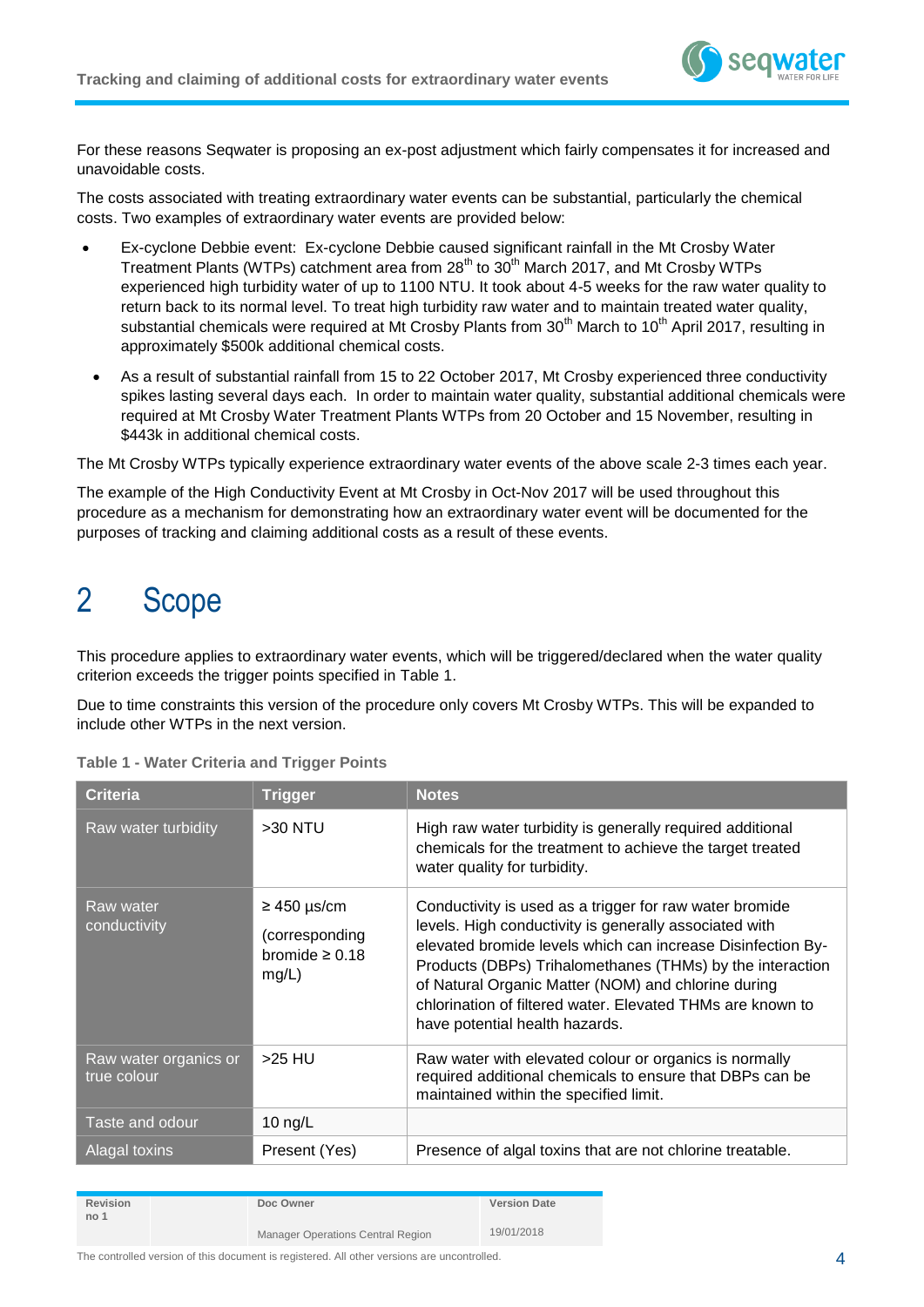

The scope of this document does not include the procedure for 'managing' the extraordinary water events (i.e. discrete roles and responsibilities for water testing, analysis, communication, etc.). These are detailed in specific management plans, e.g. Mt Crosby Bromide Management Plan.

This procedure will not apply for extraordinary water events (e.g. as a result of floods, etc.) where claims for additional costs are recoverable via other mechanisms (e.g. insurance claims),

### <span id="page-4-0"></span>3 Definitions (if applicable)

| <b>Term</b> | <b>Definitions</b>               |
|-------------|----------------------------------|
| <b>DBPs</b> | <b>Disinfection By-Products</b>  |
| <b>NOM</b>  | Natural Organic Matter           |
| <b>OPEX</b> | <b>Operating Expenditure</b>     |
| QCA         | Queensland Competition Authority |
| <b>THMs</b> | Trihalomethanes                  |
| <b>WTPs</b> | <b>Water Treatment Plants</b>    |

### <span id="page-4-1"></span>4 Roles and Responsibilities

| <b>Role</b>                       | <b>Responsibility</b>                                                                                                                                                                                       |
|-----------------------------------|-------------------------------------------------------------------------------------------------------------------------------------------------------------------------------------------------------------|
| Regional Managers                 | Oversee the implementation of this procedure for extraordinary water events<br>and ensure documentation is provided to Finance (management<br>accountants) & Manager Services & Pricing                     |
| <b>General Manager Operations</b> | Review and approve Memo justifying claim for additional costs associated<br>with an extraordinary water event.                                                                                              |
| Manager Services & Pricing        | Obtain QCA input to, and agreement of, the proposed methodology (outlined<br>in this procedure).                                                                                                            |
|                                   | Collate documentation and additional costs associated with extraordinary<br>water events and submit an ex post claim to the QCA at the end of each<br>regulatory period.                                    |
| <b>Chief Financial Officer</b>    | Authorise transfer of additional costs to discrete cost code (TBC).                                                                                                                                         |
|                                   | Ensure management reporting documentation is updated to include<br>commentary on additional costs associated with extraordinary water events<br>(including exclusion of these costs from KPI calculations). |
| Coordinator Supply                | Manage the implementation of this procedure and coordinate the collection<br>of records and data.                                                                                                           |
| Senior Process Engineer           | Provide analysis and support documentation to support the tracking and<br>calculation of additional costs                                                                                                   |

| Revision<br>no 1 | Doc Owner                         | <b>Version Date</b> |
|------------------|-----------------------------------|---------------------|
|                  | Manager Operations Central Region | 19/01/2018          |

The controlled version of this document is registered. All other versions are uncontrolled. 5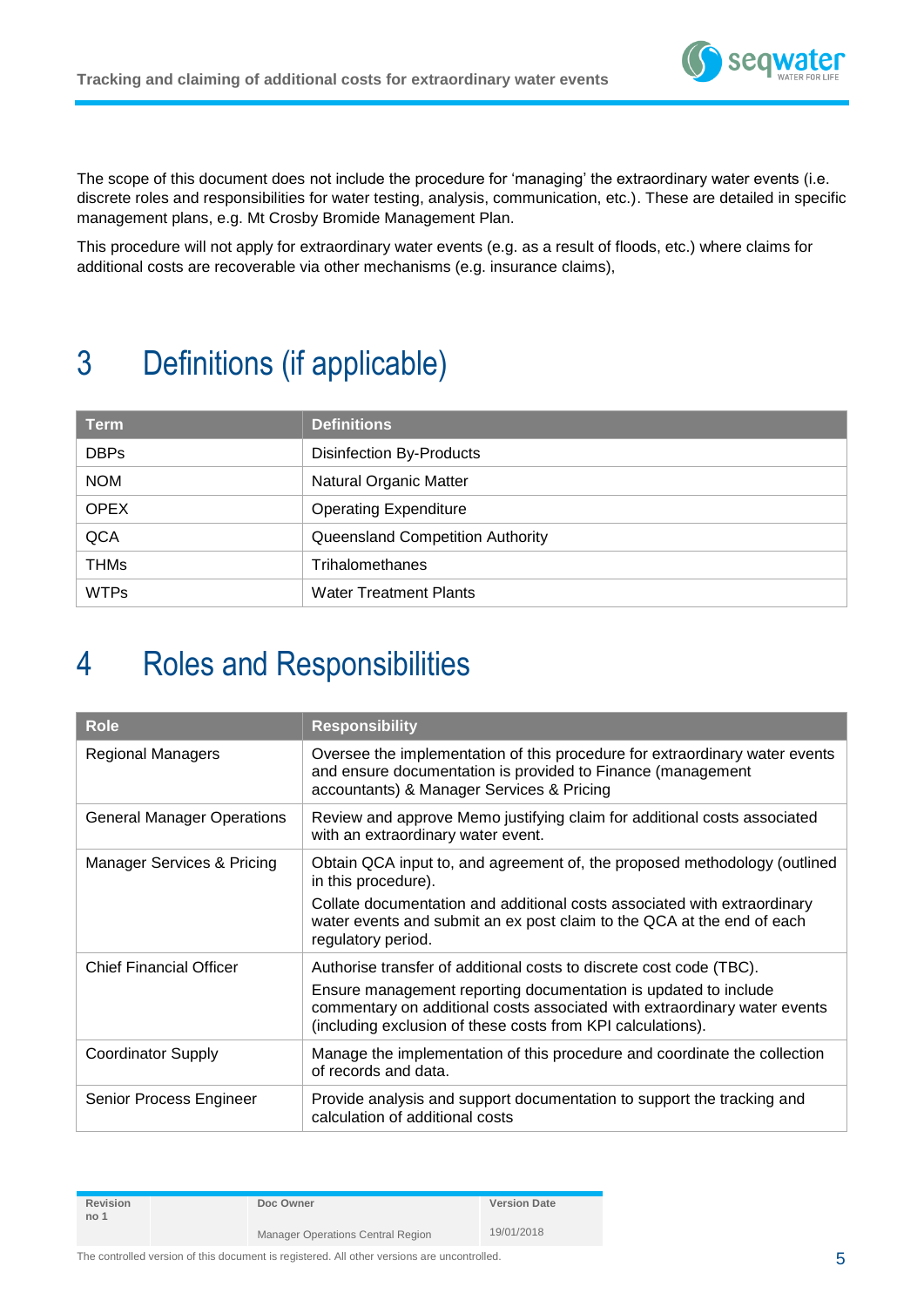

### <span id="page-5-0"></span>5 Procedure

An overview of the sequence of events and activities associated with managing an extraordinary water event and subsequent claim for costs is summarised in [Figure 1.](#page-5-3) This is detailed further in the following paragraphs. A similar process would be followed for Review events.

<span id="page-5-3"></span>



#### <span id="page-5-1"></span>**5.1 Event triggered**

The procedure for tracking and claiming additional costs associated with an extraordinary water event is activated when the triggers in [Table 1](#page-3-1) are met.

The relevant Coordinator in charge of the water treatment plant (e.g. Coordinator Supply Central) experiencing the extraordinary event will notify the relevant stakeholders, including:

- Regional Manager
- Senior Process Engineer
- Water Quality representatives
- Coordinator Supply Systems (Networks) (if a grid connected WTP)
- Management Accountant

#### <span id="page-5-2"></span>**5.2 Manage event**

Upon consultation with key stakeholders, the relevant Coordinator will activate relevant management plans for managing the extraordinary water event (e.g. Mt Crosby Bromide Management Plan). These plans/protocols typically increase water quality testing and increased chemical dosing to treat the water issues whilst maintain water quality of treated water to accepted specifications.

During these events analysis is undertaken on an on-going basis to ensure the most effective and efficient dosing/treatment regime for the conditions being experienced. [Figure 2](#page-6-1) provides an example of the monitoring

| Revision<br>no 1 | Doc Owner                         | <b>Version Date</b> |
|------------------|-----------------------------------|---------------------|
|                  | Manager Operations Central Region | 19/01/2018          |

The controlled version of this document is registered. All other versions are uncontrolled.  $6$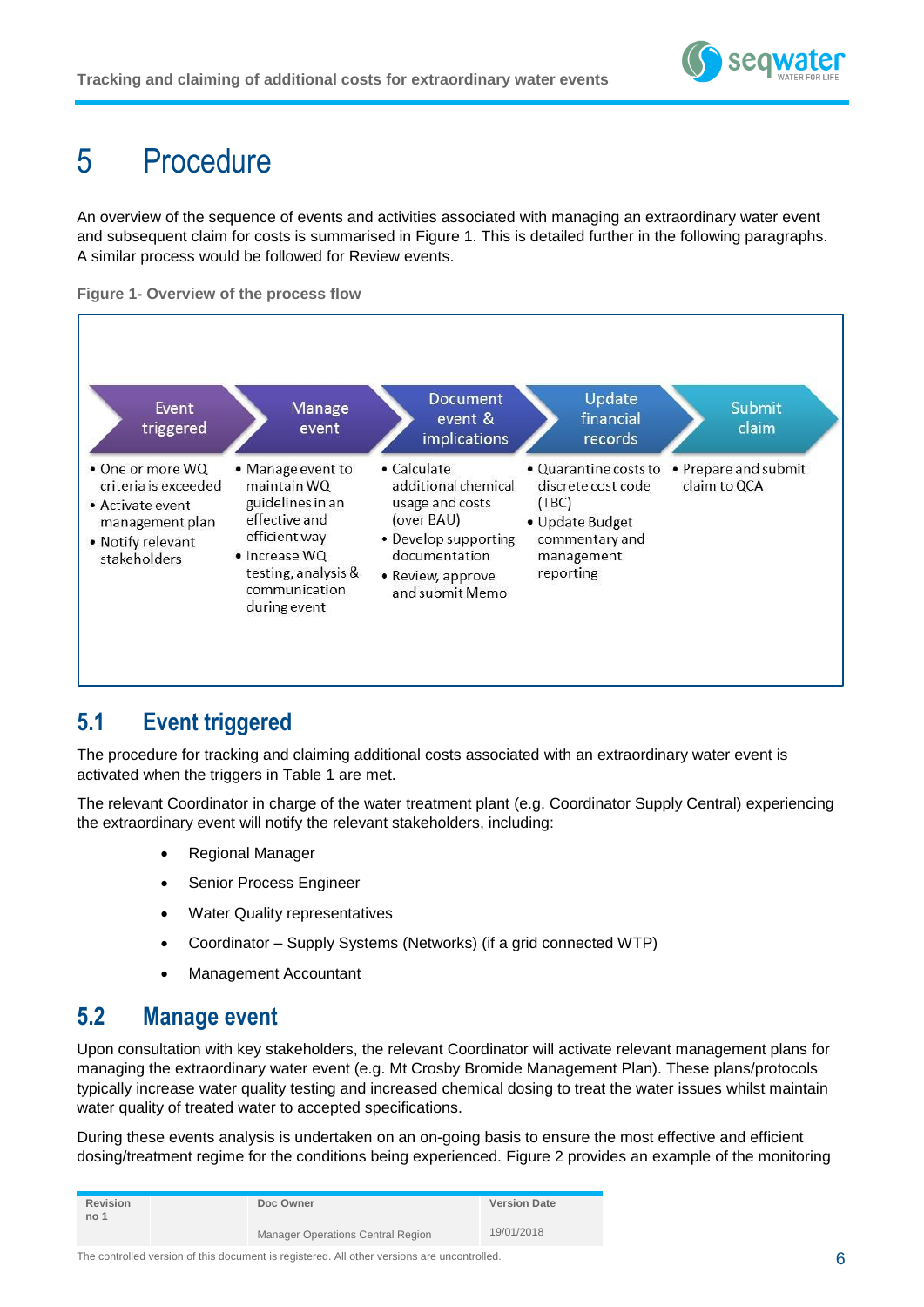

of the high conductivity event at Mt Crosby and the adjustments of chemical dosing undertaken to reduce the effects of high conductivity (an indication of high bromide) in the water. The Figure clearly shows the marked increase of raw water conductivity from typical levels to the spikes resulting from changes to the water quality which resulted from substantial rainfall in the catchment areas upstream of Mt Crosby.



<span id="page-6-1"></span>**Figure 2 - High conductivity and increased chemical dose rates Oct - Nov 2017**

At the conclusion of the event, the Coordinator Supply will de-activate the plan, communicate this to stakeholders and return to business as usual operations.

#### <span id="page-6-0"></span>**5.3 Document event & implications**

Following the event, key participants will develop and collate documentation to support a claim for additional costs associated with the event.

This will include:

- details of the extraordinary event,
- calculation of additional costs, and
- supporting data (e.g. graphs, etc.).

Any additional costs will be incremental only. No BAU costs will be included. That means no ordinary time will be costed against the event on the basis that these costs will already be provided for under the initial QCA allowance. Overtime, materials, additional chemicals and electricity will be included. If another more expensive plant is used, only the difference between the costs at the two plants will be included in the calculations on the basis that the costs at the original plant would have been incurred anyway.

The information will be summarised in an internal Memo, with supporting detailed documentation.

The Memo will be endorsed by the relevant Regional Manager who will forward the document to the General Manager Operations who will approve the Memo. The approved Memo will be forwarded to Chief Financial Officer and Manager – Services & Pricing.

Appendix A provides examples of the Memo to be used for internal sign off and supporting documentation.

| Revision<br>no 1 | Doc Owner                                | <b>Version Date</b> |
|------------------|------------------------------------------|---------------------|
|                  | <b>Manager Operations Central Region</b> | 19/01/2018          |

The controlled version of this document is registered. All other versions are uncontrolled. **7** T